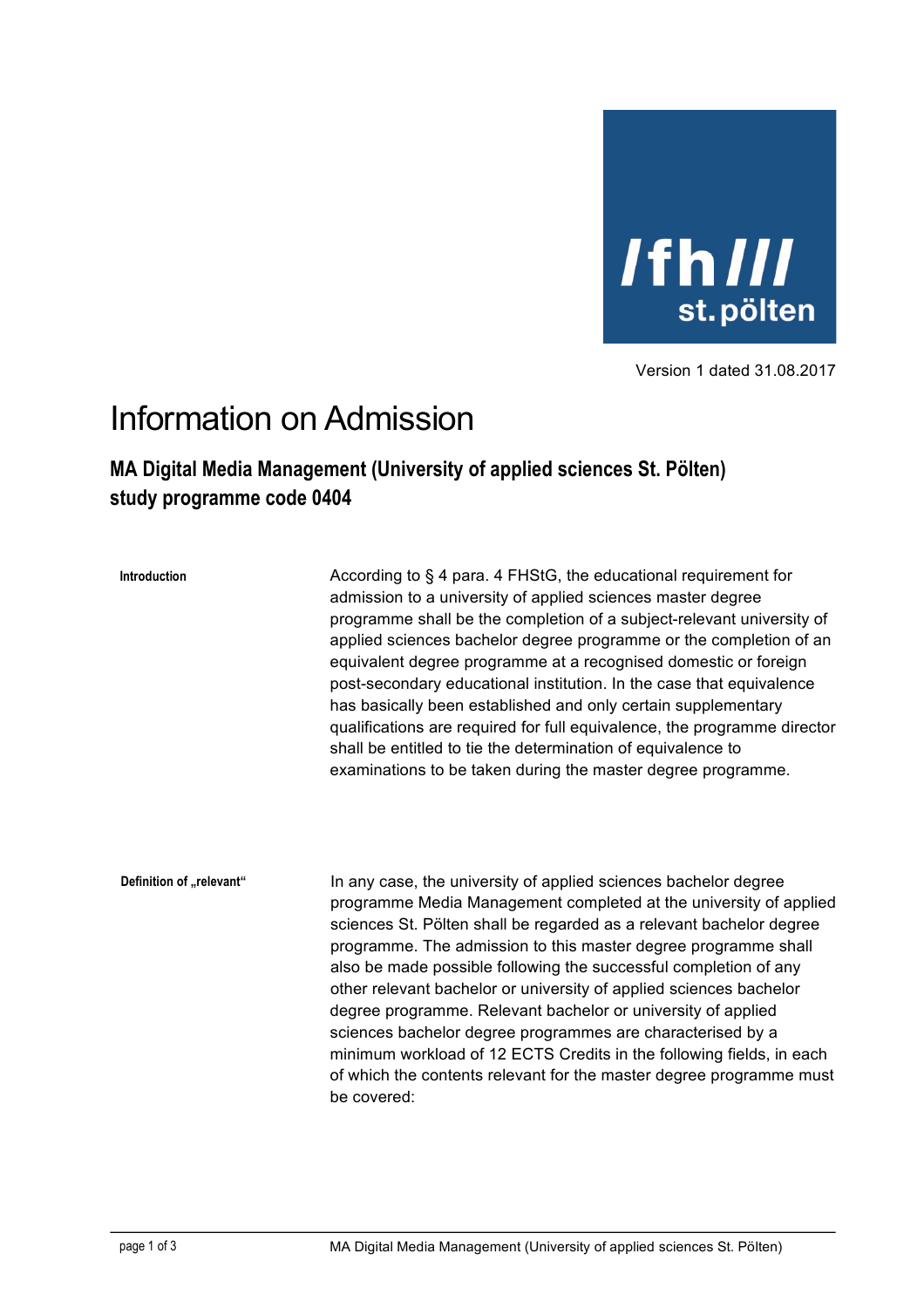| <b>Field</b>  | <b>ECTS Credits</b>                                   |
|---------------|-------------------------------------------------------|
| Economy       | a total of<br>12 ECTS credits<br>from the given areas |
| Media         |                                                       |
| Communication |                                                       |

Students often transfer to a master degree programme after having completed one of the following bachelor or university of applied sciences bachelor degree programmes: **Common transfers**

| Bachelor degree programmes/University of<br>applied sciences bachelor degree<br>programmes | <b>Higher education</b><br>institution                        | <b>Admission</b>             |
|--------------------------------------------------------------------------------------------|---------------------------------------------------------------|------------------------------|
| <b>BA Media Management</b><br>(all versions of the curriculum)                             | University of applied<br>sciences St. Pölten                  | without conditions           |
| <b>BA Journalism and Communication Studies</b><br>(all versions of the curriculum)         | University of Vienna                                          | with conditions <sup>1</sup> |
| <b>BA Media and Communications Consulting</b><br>(all versions of the curriculum)          | University of applied<br>sciences St. Pölten                  | without conditions           |
| BA Theatre, Film and Media Studies<br>(all versions of the curriculum)                     | University of Vienna                                          | with conditions <sup>1</sup> |
| <b>BA Corporate Communication</b><br>(all versions of the curriculum)                      | University of applied<br>sciences Vienna / FH<br>Wien der WKW | with conditions <sup>1</sup> |

However, in case electives in the above-mentioned fields have been successfully completed, admission may also be possible without conditions.

Please bear in mind that the educational requirement for admission can also be fulfilled by other bachelor or university of applied sciences bachelor degree programmes, and that the listed examples are not exhaustive.

 $1$  Conditions required in order to achieve equivalence as defined by § 4 Abs 4 FHStG.

page 2 of 3 MA Digital Media Management (University of applied sciences St. Pölten)